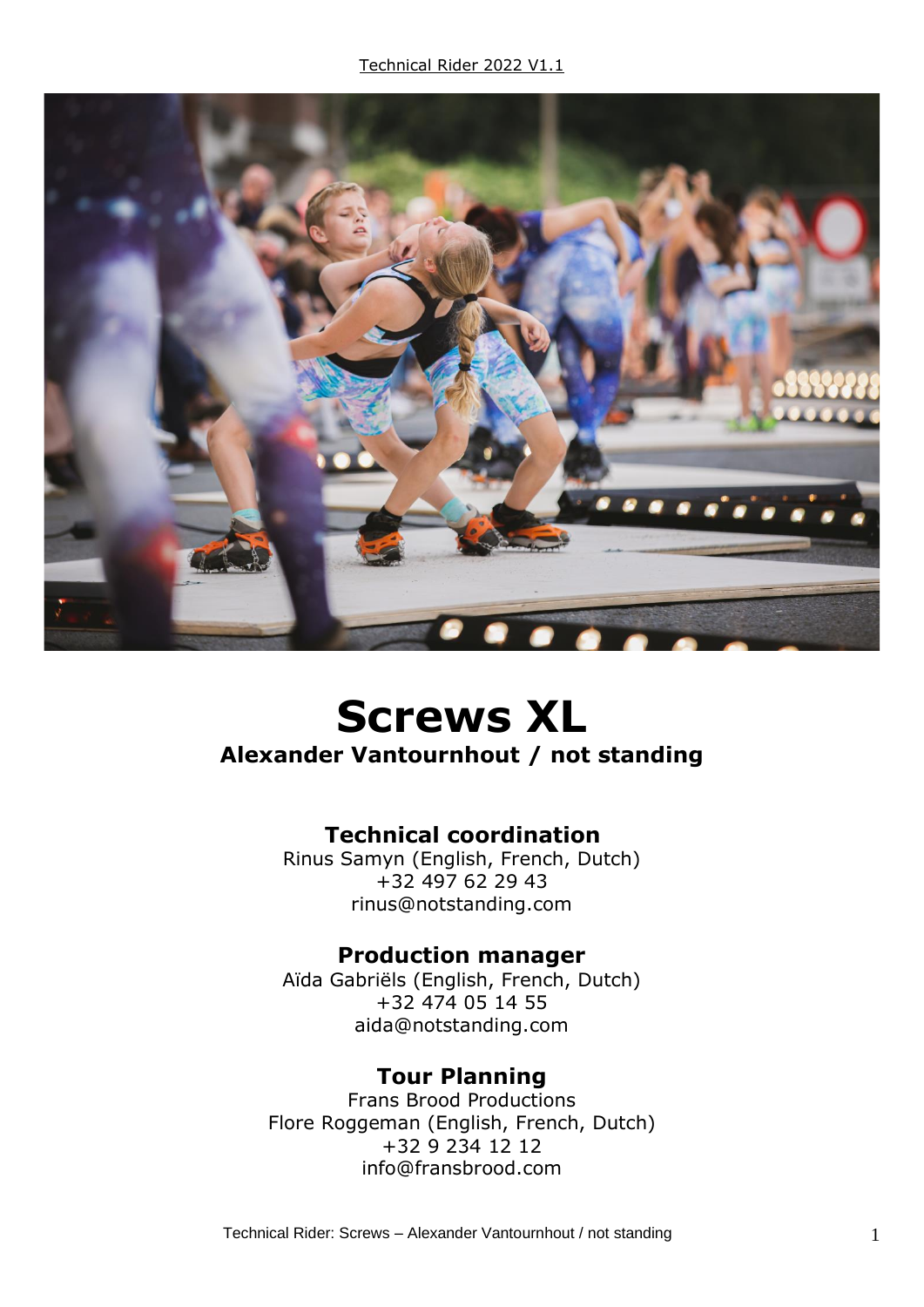# THIS TECHNICAL RIDER IS AN INTEGRAL PART OF THE CONTRACT. ADJUSTEMENTS CAN BE MADE IF REQUIRED DUE TO SPECIFIC FEATURES OF THE VENUE BUT ONLY IN NEGOTIATION WITH THE COMPANY.

## **General info**

The performance will be performed maximum twice a day in an interesting site-specific location, e.g. museum, abandoned factory, sport stadium, massive hall, heritage domain, …

We wish to visit the site in advance.

Depending on the location, the performance will consist of a series of 5 micro performances.

Please send us pictures and a plot with measurements to help us prepare the show.

- **Team on tour**: 10 performers, 6 local children, 1 production manager, 1 technician, 1 tour planner (depending on the tour)
- **Duration of performance**: 75 minutes no intermission The performance can be shown maximum twice a day. Second performance should start 2,5 hours after the start of the first performance.
- **Build up**: Build up the day before first show day and followed by a general rehearsal
- **Recommended age**: 12+
- **Audience capacity**: Depending on the space, max 300 people
- **Technicians of the house**: 2 all-round technicians
- **Technicians of the house during performance**: 1 all-round technician
- **2 persons of the theater/festival are needed to help guiding the audience.**

The dimensions mentioned with each micro-performance is with audience included.

The company requests that current technical documentation for the proposed venue is emailed to the technical coordinator as soon as possible.

- a. Architectural drawings
- b. Pictures of venue
- c. Regulations (noise levels, fire codes, curfews etc.)

Load in/out and set up crew:

- 2 all-round technicians
- These persons should be familiar with basic knowledge of technical equipment and the specific venue.
- We'll start in the morning setting up. 9am.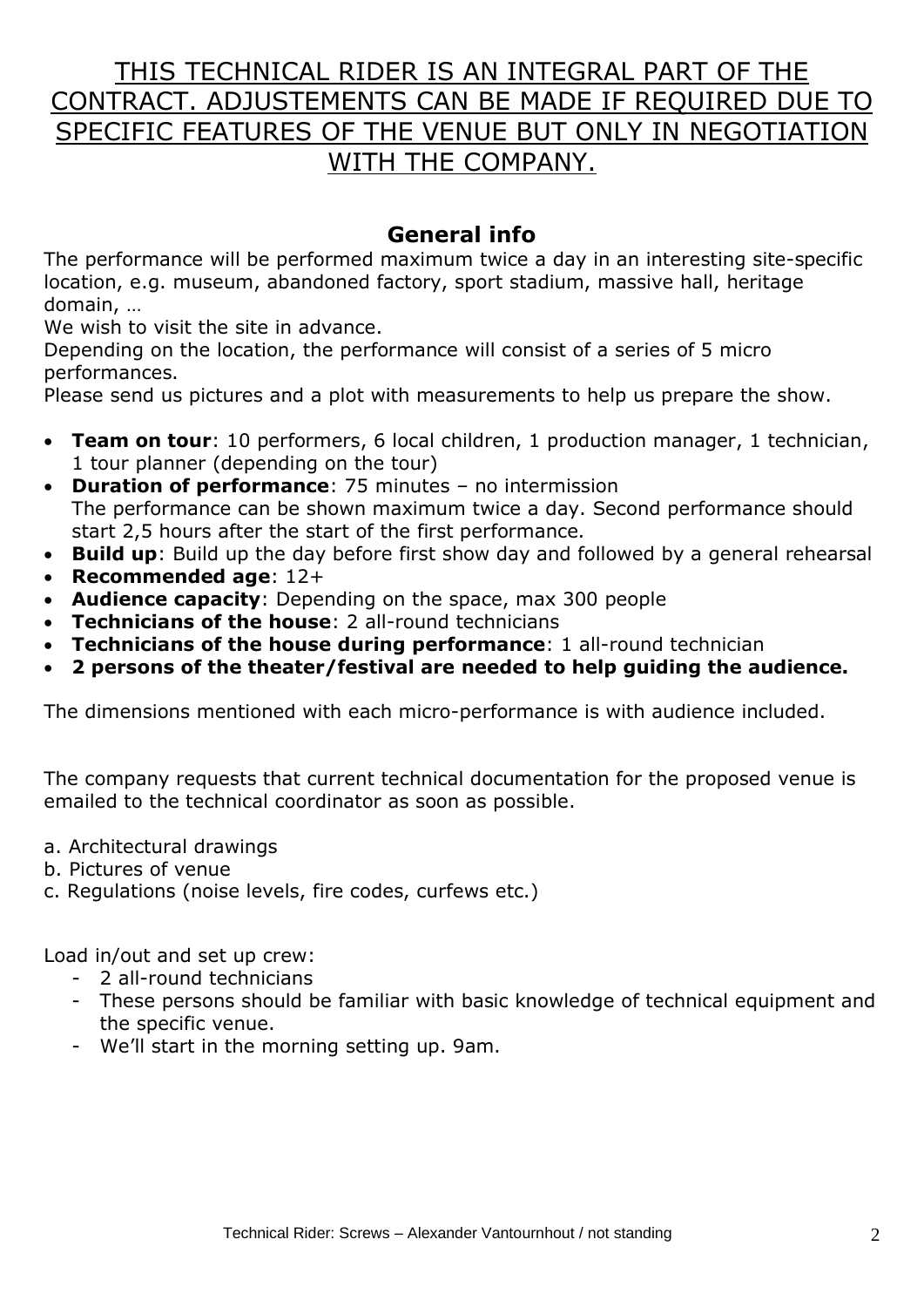#### **1. Regular performance** *Transport by car, when the show flies see different rider*

This show exists of a trail through 5 micro performances. All of those micro performances need technical support. The name and order of those are; **1) Snake legs**, **2) Bats**, **3) Bowling ball**, **4) Ice Shoes** and **5) Tensegrity**.

## **a. Staging, electricity, lights, sound and rigging**

It is important that your location manager has access to every light switch and the fuse box on site. We will use the standard lights present at the venue, in addition we'll add our specific lights.

All performances require absolute silence. We can't have other people passing through the spaces during the performance.

#### **Theatre provides**

- The needed amount of power outlets for every micro performance.
- Enough power and xlr cables. And electric plugging boxes.
- When we perform after nightfall, the venue should consider sufficient general house lights and lights for pathways between the different spaces.
- Rigging material and rigging points for lights in Snake legs.
- Professional quality stereo sound system for two of the micro performances.
- 14 sunstrips for Ice Shoes.
- 20 foldable light weight chairs for spectators who have difficulties standing up for longer periods.
- 74 benches for audience.

#### **Company provides**

- The specific lights for the micro performances Snake legs, Bats, Bowling and Tensegrity.
- The specific scenery for all the micro performances. Except structure for Bats.
- Macbook Pro with Olab software.
- Soundcard with xlr stereo on aux.
- 16 benches for Bats.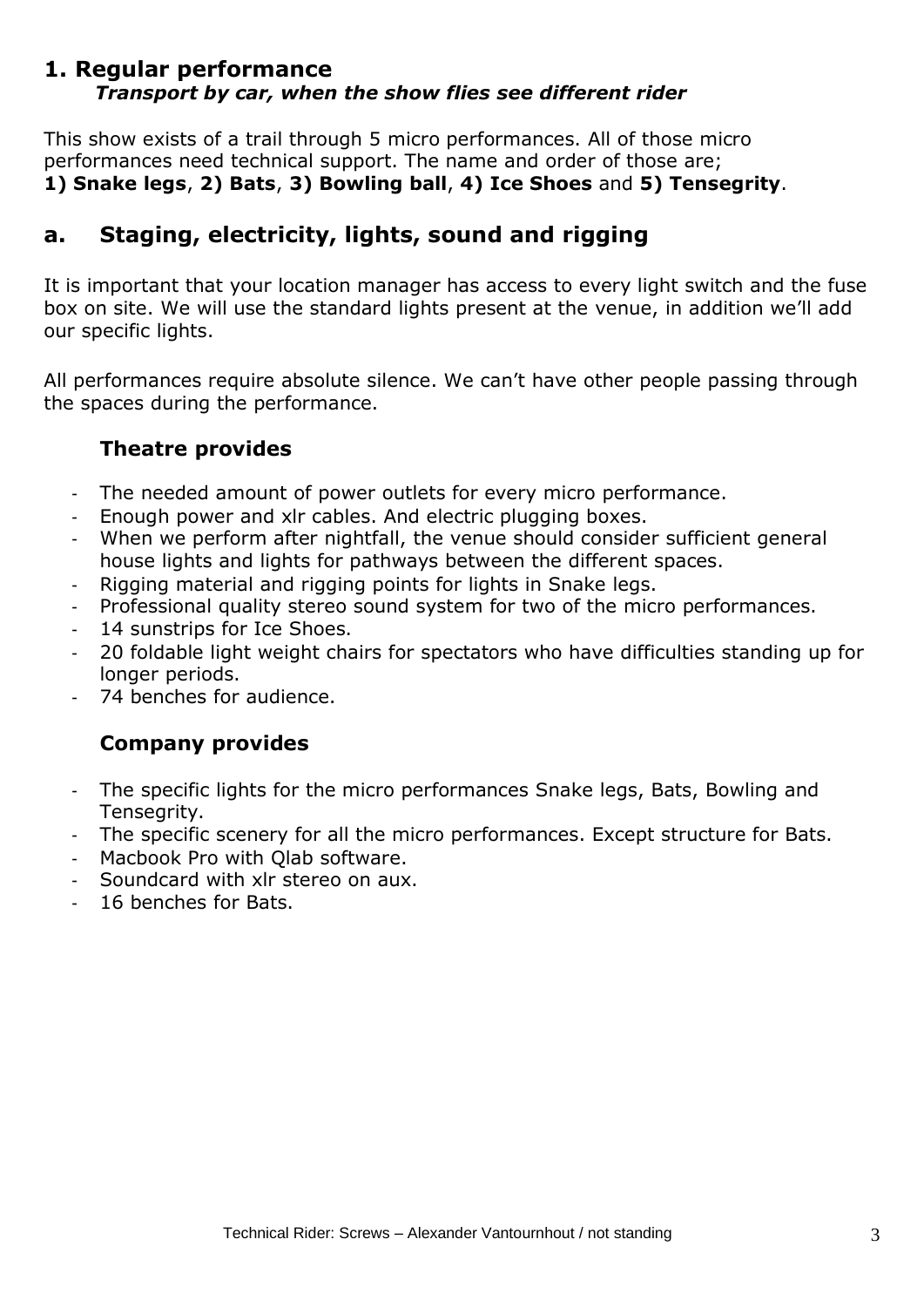#### **1) Snake legs**

2 spaces of each min 10m x 10m. Audience in circular setting.

2 street lights with 2 rigging points each needs to be rigged in the centre of these spaces at 4m height. Weight of a light is 15kg. These lights need a power connection.

No lights when we perform outside during daylight.



## **2) Bats**

Minimum 14m x 14m. Audience in bifrontal setting.

We'll hang a bar at  $\pm$  5 metres height. Depending on the structure of the location.

2 traffic lights will be placed on the ground. These need to be connected to a power outlet. 16 of our benches will be placed.



#### **3) Bowling ball**

Minimum 16m x 16m. Audience in semi-circular setting.

Hard, flat and solid floor.

1 power cable stage right (800W),1 power cable stage center (400W) and 1 power cable stage left (800W).

We'll need a stereo sound system on this location.

20 of your benches will be placed.

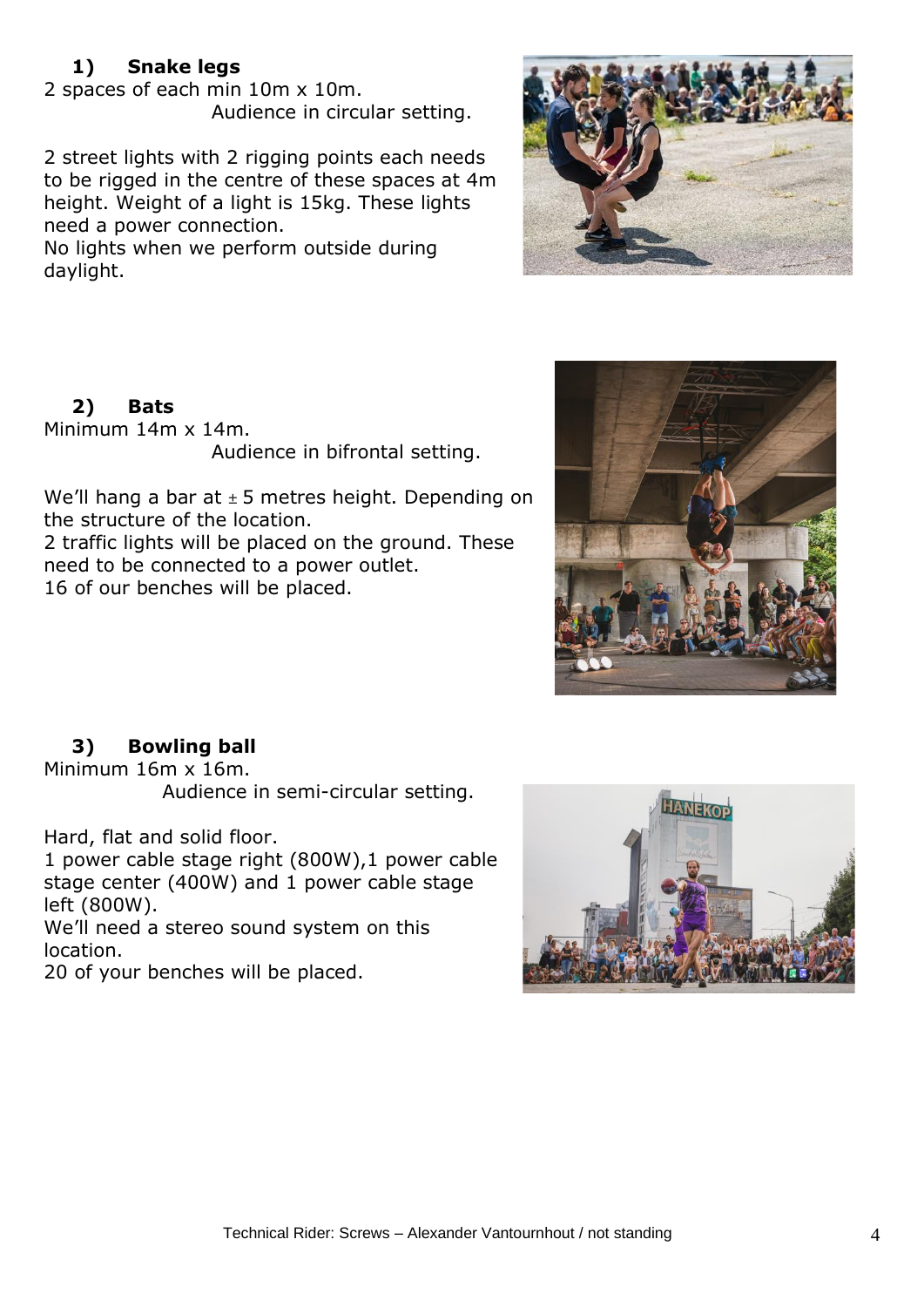## **4) Ice shoes**

Minimum 26m x 8m. Audience in bifrontal setting

A flat floor.

14 sunstrip lights are placed on the ground. Sufficient power and cables for those sunstrips. 24 of your benches will be placed.



## **5) Tensegrity**

Minimum 20m x 20m.

Audience in semi- or circular setting.

We'll need 4 speakers for a surround sound system on this location.

When performed after sunset we'll need to talk about the lights for this scene..

30 of your benches will be placed.



# **2. Other**

# **2.1 Dressing room**

- 2 or 3 clean dressing room for 10 adults and 6 children with clearly lit mirrors.
- At least 16 chairs and 3 clothing racks.
- Shower with hot and cold water and fresh towels.
- Bottles of drinking water, fruits and nuts.
- Iron and ironing board.
- Please provide some cold packs nearby in case of emergency.

- Please provide contact of a doctor/physiotherapist that is stand-by during the time of our visit to your theatre/festival.

# **2.2 Costumes**

In case of multiple performances, we ask 1 person to handle the costumes.

His/her responsibility is doing the washing after the shows (depending on the planning, please contact us).

#### **30° wash machine only, no tumble-dry, calculate some time for drying of clothes.**

We take the dirty laundry with us after the last performance. Please contact us for details.